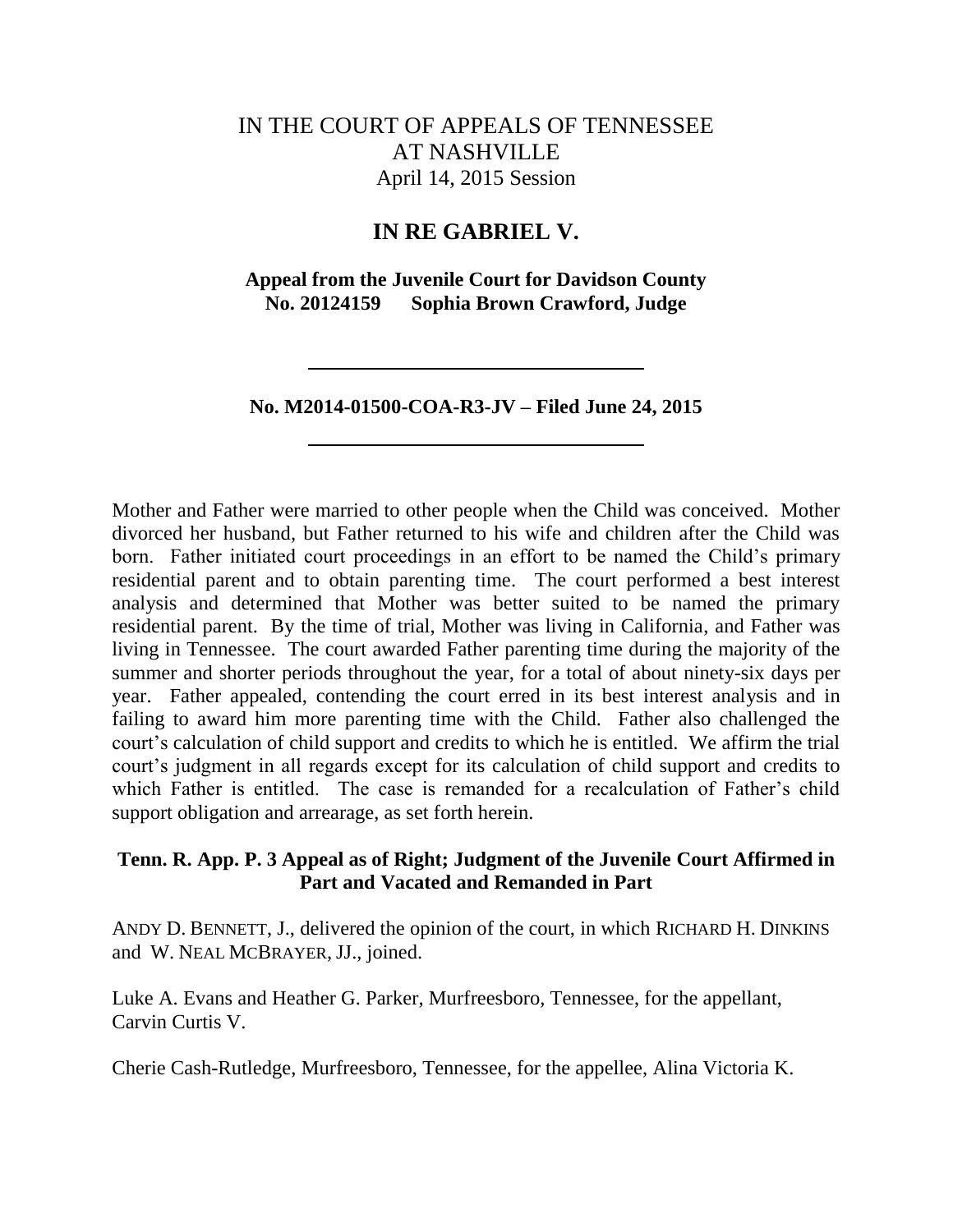# **OPINION**

#### I. FACTUAL AND PROCEDURAL BACKGROUND

Carvin Curtis V. ("Father") and Alina Victoria K. ("Mother") were married to other people when Gabriel V. ("Gabriel" or the "Child") was conceived in the fall of 2011. By the time Gabriel was born in July 2012, Mother had separated from her husband. Father moved in with Mother during her pregnancy and led her to believe he was going to leave his wife and make a home with Mother. However, Father left Mother"s residence to return to his wife ten days after Gabriel was born.

Father initiated court proceedings in the juvenile court in August 2012, when he filed a petition to enter a parenting plan and to establish himself as the primary residential parent of Gabriel. Mother filed an answer and counterclaim stating that she, rather than Father, should be named the primary residential parent. The parties were able to work out only a limited amount of parenting time by Father without the court's help. When asked for its assistance, the court entered an agreed order awarding Father twelve hours on December 29, 2012, in Georgia, where Mother was then living with Gabriel. Mother then filed a motion in January 2013 seeking permission to relocate to California with the Child. The court granted Mother"s request and issued a temporary parenting schedule in February 2013 granting Father ten days of parenting time with Gabriel in the months of February, March, April, and May. The court also entered a temporary child support order directing Father to pay Mother \$830 per month for Gabriel"s support.

The parties tried their case before the juvenile court magistrate on June 19 and 26, 2013. The magistrate entered an order on July 17, 2013, designating Mother the primary residential parent and awarding both parties equal parenting time. Mother and Father were awarded alternating months with the Child. The magistrate granted the parties the opportunity to visit the Child when he was with the other parent so long as the visiting parent gave the residential parent "sufficient advance notice." The magistrate ordered Father to pay child support in the amount of \$237 per month and calculated the amount of retroactive child support Father owed dating back to the Child"s birth.

Mother objected to the magistrate's decision to grant Father equal parenting time and requested a new trial before the juvenile court judge. The new trial took place in 2014 on January 13, January 15, and April 15. Testimony was offered by Mother, Father, Father"s wife, and Gabriel"s caretakers in California and Tennessee.

The evidence presented to the juvenile court judge clearly showed that both Mother and Father feel a close bond with Gabriel and that both parents are able to provide appropriate care and nurturing for the Child. Mother testified that it takes up to nine hours for Gabriel to travel from one home to the other. Father testified that Gabriel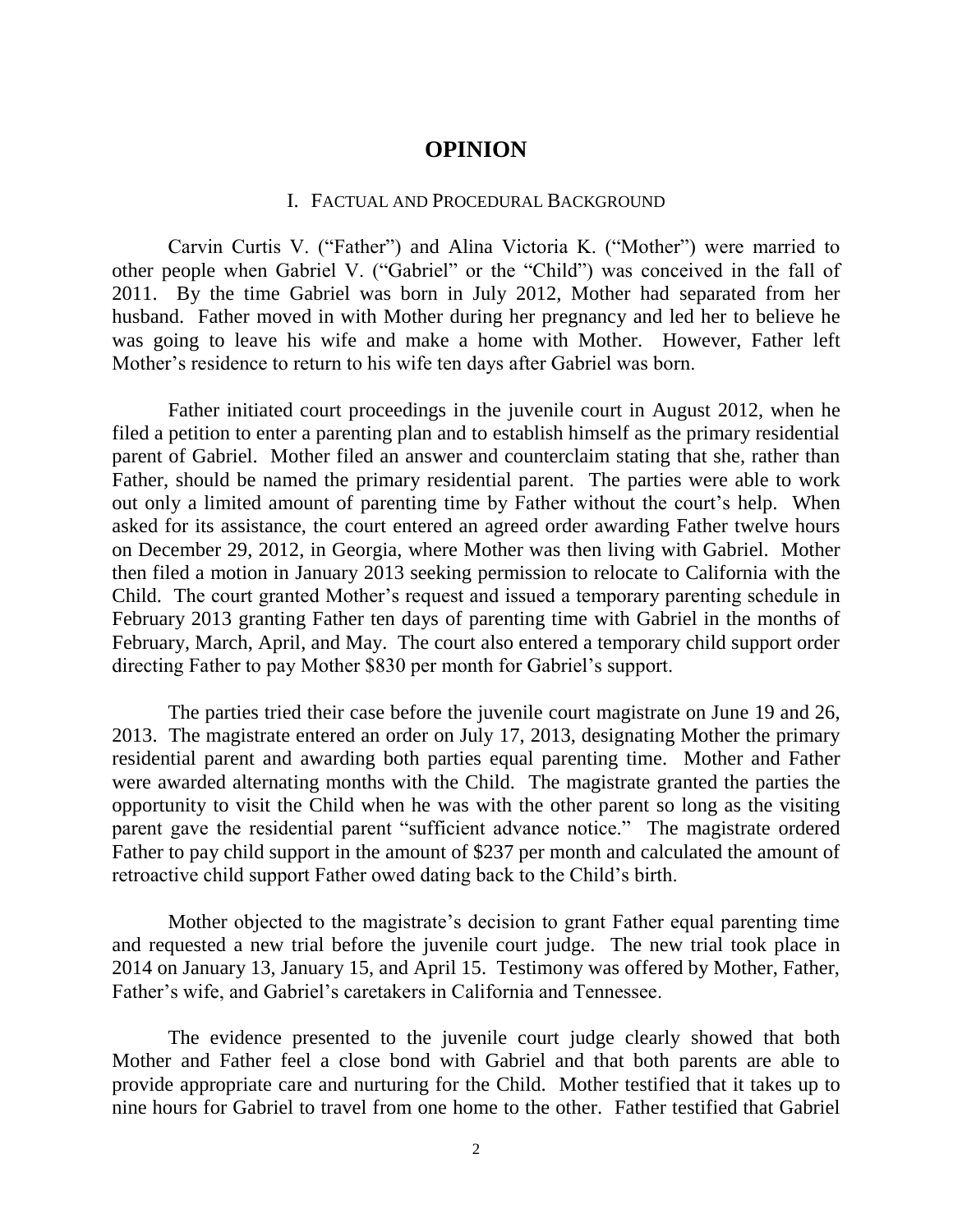is well-adjusted and has no trouble getting into his routine in Tennessee once he arrives from California. Father was in favor of maintaining the monthly parenting schedule that the magistrate put into effect. Mother, however, testified that she does not think it is in Gabriel"s best interest to travel between California and Tennessee each month. She explained that when Gabriel returns to her after the long trip, he has difficulty adjusting to the changed environment. According to Mother,

He's very clingy. You can't even walk into the other room without him getting upset, wondering if you"re going to leave for a long time. Or how he always wants to keep his eyes on me. He doesn"t eat well. He doesn"t sleep well. He always has diarrhea.

His sleep schedule is all messed up because of the time zone change. And he's just not as playful. He just can't jump right into his routine. It takes at least a week to ten days to get him situated and comfortable again.

#### II. TRIAL COURT"S ORDER

The juvenile court entered an order following the presentation of all the evidence. Initially, the court noted that both Mother and Father had "unclean hands":

Both parties appear before this Court with unclean hands. The Mother admittedly had an affair with the Father, a married man, while she was also still married although separated from her now ex-husband. The Father admittedly had an affair with the Mother while married as well as admitting that he had a previous affair during his marriage. Further, the Father admitted to lying to the Mother about them having a future together after the birth of Gabriel.

The court noted that there was no proof that either party interfered with the other's parenting time since the magistrate entered the temporary order in February 2013. Evidence was introduced that Mother exercised her right to visit Gabriel when he was in Tennessee with Father for a month at a time, but Father opted not to come out to California to visit Gabriel when he was with Mother. Father testified that he did not have family or friends in California with whom he could stay and that it was too expensive for him to visit the Child during Mother's parenting time. Mother was a captain in the Air Force, however, and she testified that she could arrange for Father to stay on base for a nominal fee. The court wrote:

The Court has concerns about the Father"s request to maximize his time while not taking advantage of the ability to maximize his time since the entry of the July  $12<sup>th</sup>$ , 2013 Order. Specifically, the Father chose not to exercise any parenting time during the months that the minor child was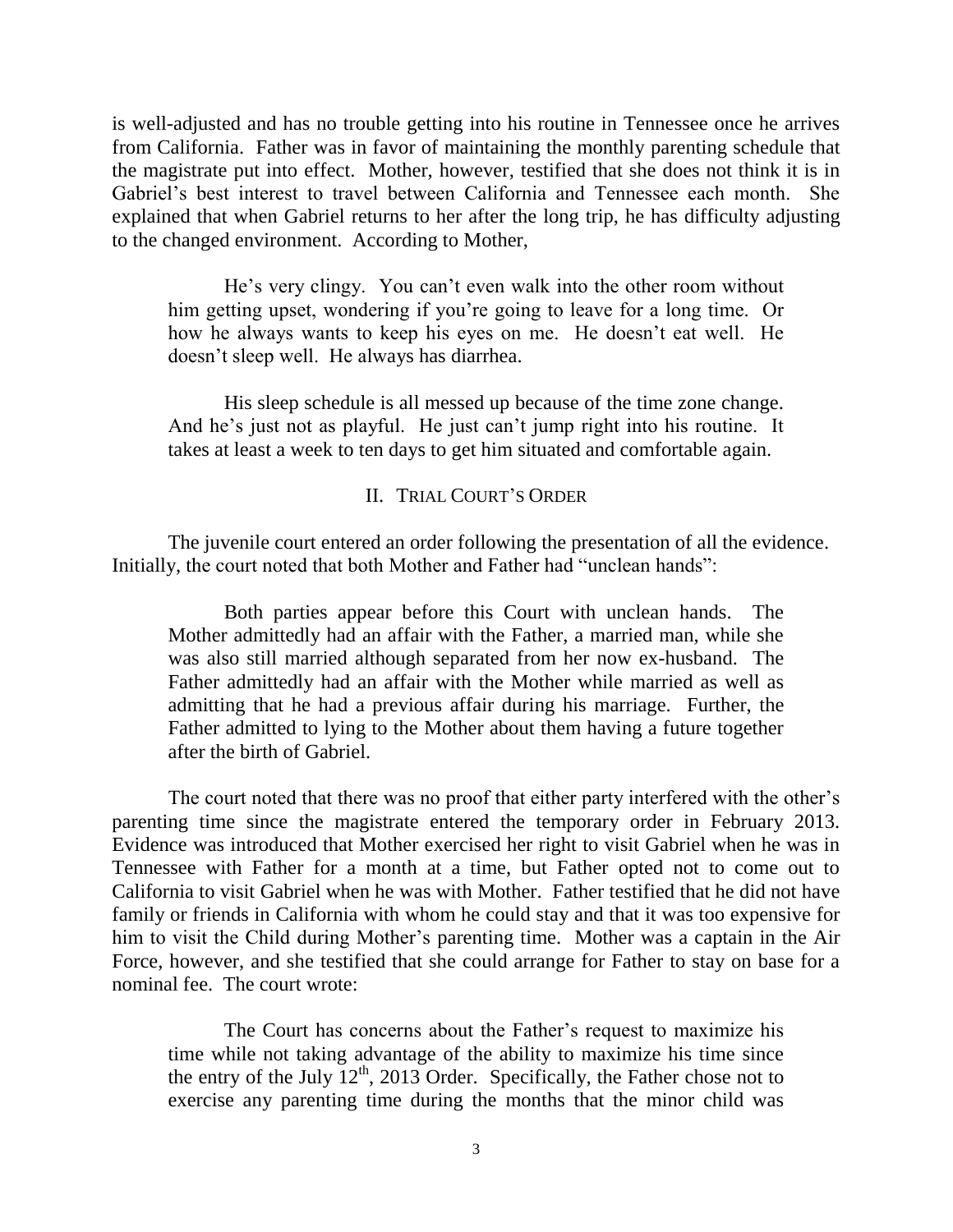with the Mother although the Order provided for this and the Mother was willing to secure on base housing for the Father to defray any housing cost he would incur during his parenting time in California. The Mother, on the other hand, exercised parenting every month the child was with the Father.

The court then considered the factors set forth in Tenn. Code Ann.  $\S 36-6-106^1$  to determine which parent should be named the primary residential parent. The court determined that most factors favored both parties equally or were inapplicable to Gabriel. However, the court found that factors (3) and (4) "slightly favor[ed] the Mother" and that factor (10) "favor[ed] the Mother." The court wrote:

(3) Being the importance of continuity in the child"s life and the length of time the child has lived in a stable, satisfactory environment, slightly **favors the Mother** in that the Mother was the primary caretaker of the minor child during the first year of his life.

(4) Being the stability of the family unit of the parents, slightly **favors the Mother** as the Court has some concerns about the stress this situation has placed on the Father"s marriage.

. . . .

 $\overline{a}$ 

(10) Being each parent"s past and potential for future performance of parenting responsibilities, including the willingness and ability of each of the parents to facilitate and encourage a close and continuing parent-child relationship between the child and both of the child"s parents, consistent with the best interest of the child **favors the Mother**.

(Emphasis in original.)

Thus, the court wrote, "the Court finds that it is in the best interest of Gabriel [V.] that the Mother be designated the Primary Residential Parent." The court attached a permanent parenting plan to its order, indicating the days Mother and Father would have parenting time with the Child, and it also attached child support worksheets, indicating the child support Father was required to pay Mother starting from the date of Gabriel"s birth.

Father appeals from the juvenile court judge's order and asserts that the court erred in the following ways: (1) ruling that Mother should be the primary residential parent and awarding Father only eighty days per year with the Child; (2) calculating the

<sup>&</sup>lt;sup>1</sup>The text of Tenn. Code Ann. § 36-6-106 is set out in the Analysis section, below.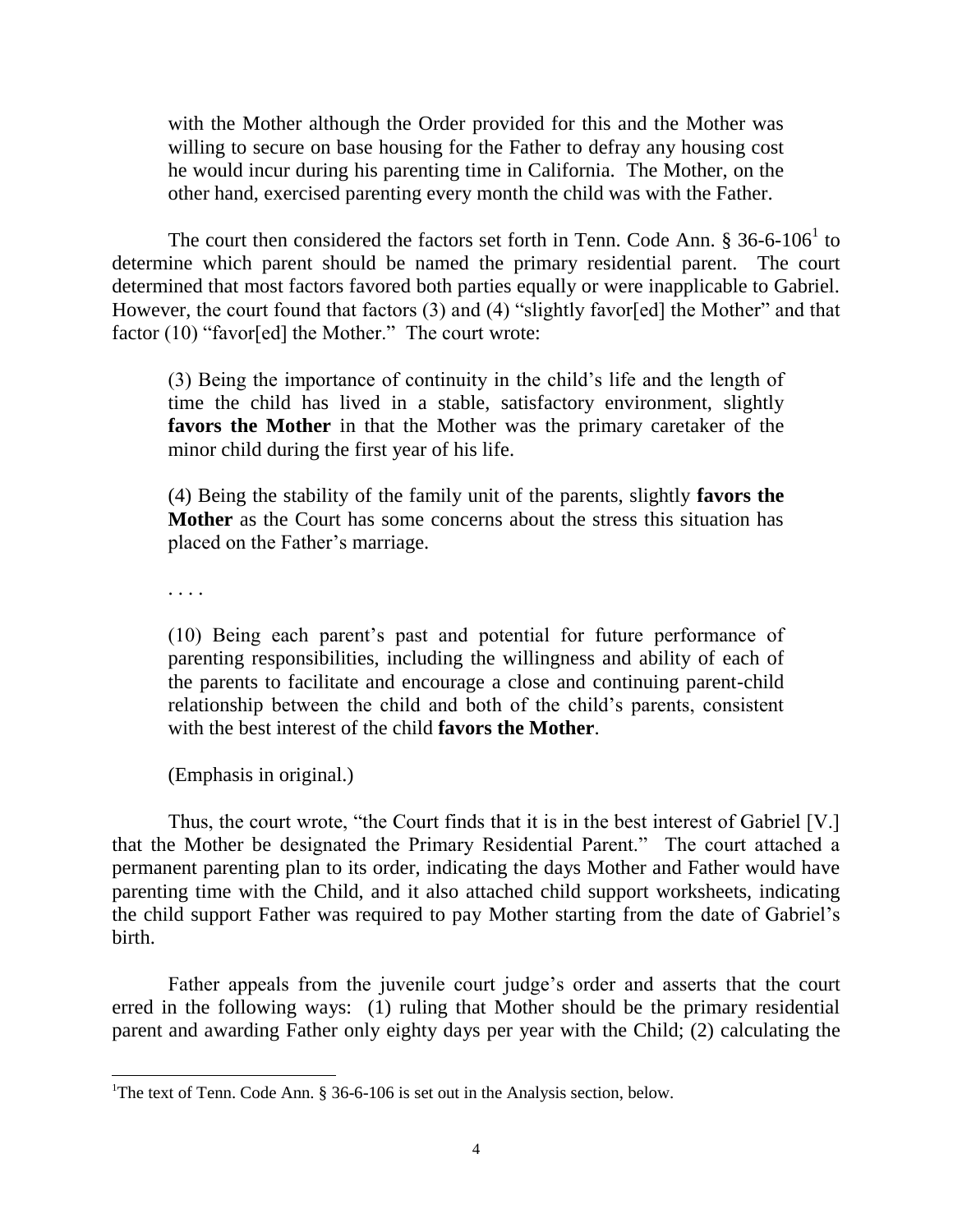past and current amounts of child support Father is obligated to pay; and (3) failing to make independent findings of fact to support its ruling. Mother asks for an award of her attorney"s fees on appeal.

#### III. ANALYSIS

### A. Parenting Plan

When a court is faced with a proceeding in which a child's residential arrangements must be determined, whether the proceeding is a divorce or otherwise, as here, the court must make a "custody determination" that is based on the child"s "best interest." Tenn. Code Ann. § 36-6-106(a) (2012). In determining the child's best interest, the court is directed to allow each parent "to enjoy the maximum participation possible in the life of the child consistent with the factors set out in subdivisions (a)(1)- (10), the location of the residences of the parents, the child"s need for stability, and all other relevant factors." *Id*.; *see* Tenn. Code Ann. § 36-6-401(a) ("The general assembly recognizes the fundamental importance of the parent-child relationship to the welfare of the child, and the relationship between the child and each parent should be fostered unless inconsistent with the child"s best interests.").

Our review of the trial court"s findings of fact is de novo, with a presumption that the findings are correct unless the evidence preponderates otherwise. TENN. R. APP. P. 13(d); *Armbrister v. Armbrister*, 414 S.W.3d 685, 692 (Tenn. 2013); *Kendrick v. Shoemake*, 90 S.W.3d 566, 570 (Tenn. 2002). We review issues of law de novo, giving no presumption of correctness to the trial court"s conclusions. *Armbrister*, 414 S.W.3d at 692; *Kendrick*, 90 S.W.3d at 569-70. Trial courts have "broad discretion" to fashion parenting plans, as the Tennessee Supreme Court has explained:

Because decisions regarding parenting arrangements are factually driven and require careful consideration of numerous factors, *Holloway v. Bradley*, 190 Tenn. 565, 230 S.W.2d 1003, 1006 (1950); *Brumit v. Brumit*, 948 S.W.2d 739, 740 (Tenn. Ct. App. 1997), trial judges, who have the opportunity to observe the witnesses and make credibility determinations, are better positioned to evaluate the facts than appellate judges. *Massey-Holt v. Holt*, 255 S.W.3d 603, 607 (Tenn. Ct. App. 2007). Thus, determining the details of parenting plans is "peculiarly within the broad discretion of the trial judge." *Suttles v. Suttles*, 748 S.W.2d 427, 429 (Tenn. 1988) (quoting *Edwards v. Edwards*, 501 S.W.2d 283, 291 (Tenn. Ct. App. 1973)). "It is not the function of appellate courts to tweak a [residential parenting schedule] in the hopes of achieving a more reasonable result than the trial court." *Eldridge v. Eldridge*, 42 S.W.3d 82, 88 (Tenn. 2001). A trial court"s decision regarding the details of a residential parenting schedule should not be reversed absent an abuse of discretion. *Id*. "An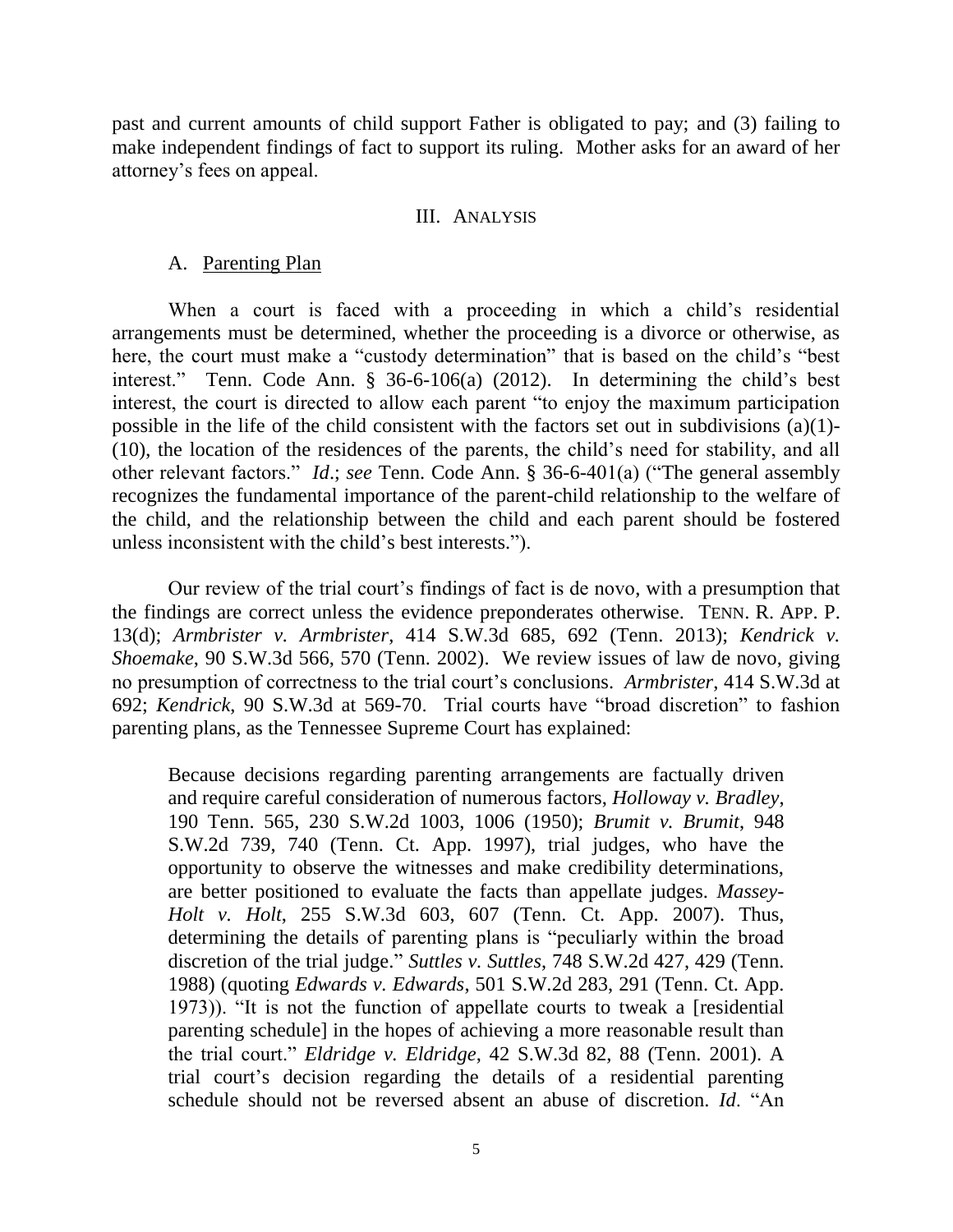abuse of discretion occurs when the trial court . . . appl[ies] an incorrect legal standard, reaches an illogical result, resolves the case on a clearly erroneous assessment of the evidence, or relies on reasoning that causes an injustice." *Gonsewski v. Gonsewski*, 350 S.W.3d 99, 105 (Tenn. 2011).

*Armbrister*, 414 S.W.3d at 693. Thus, the *Armbrister* Court concluded, an appellate court will not find that a trial court has abused its discretion unless the trial court's parenting arrangements ""fall[] outside the spectrum of rulings that might reasonably result from an application of the correct legal standards to the evidence found in the record."" *Id*. (quoting *Eldridge*, 42 S.W.2d at 88).

Tennessee Code Annotated section 36-6-106 was amended in July 2014. 2014 TENN. PUB. ACTS, ch. 617, § 4. The version of Tenn. Code Ann. § 36-6-106 that was in effect at the time of these proceedings directed the courts to consider the following factors in determining a child"s residential arrangements:

(1) The love, affection and emotional ties existing between the parents or caregivers and the child;

(2) The disposition of the parents or caregivers to provide the child with food, clothing, medical care, education and other necessary care and the degree to which a parent or caregiver has been the primary caregiver;

(3) The importance of continuity in the child"s life and the length of time the child has lived in a stable, satisfactory environment; provided, that, where there is a finding, under subdivision (a)(8), of child abuse, as defined in § 39-15-401 or § 39-15-402, or child sexual abuse, as defined in § 37-1- 602, by one (1) parent, and that a nonperpetrating parent or caregiver has relocated in order to flee the perpetrating parent, that the relocation shall not weigh against an award of custody;

(4) The stability of the family unit of the parents or caregivers;

(5) The mental and physical health of the parents or caregivers;

(6) The home, school and community record of the child;

(7)(A) The reasonable preference of the child, if twelve (12) years of age or older;

(B) The court may hear the preference of a younger child on request. The preferences of older children should normally be given greater weight than those of younger children;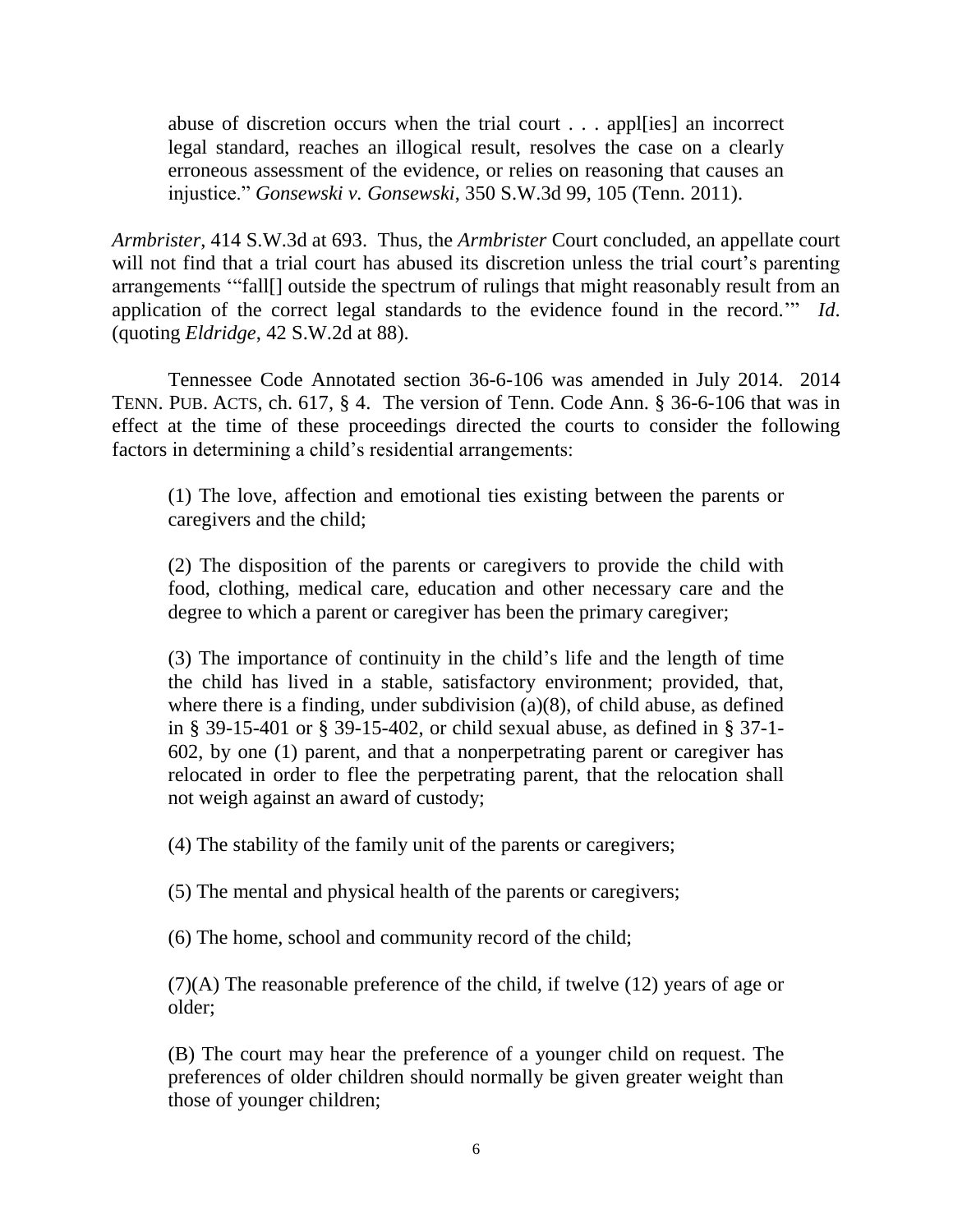(8) Evidence of physical or emotional abuse to the child, to the other parent or to any other person; provided, that, where there are allegations that one (1) parent has committed child abuse, as defined in § 39-15-401 or § 39-15- 402, or child sexual abuse, as defined in § 37-1-602, against a family member, the court shall consider all evidence relevant to the physical and emotional safety of the child, and determine, by a clear preponderance of the evidence, whether such abuse has occurred. The court shall include in its decision a written finding of all evidence, and all findings of facts connected to the evidence. In addition, the court shall, where appropriate, refer any issues of abuse to the juvenile court for further proceedings;

(9) The character and behavior of any other person who resides in or frequents the home of a parent or caregiver and the person"s interactions with the child; and

(10) Each parent"s or caregiver"s past and potential for future performance of parenting responsibilities, including the willingness and ability of each of the parents and caregivers to facilitate and encourage a close and continuing parent-child relationship between the child and both of the child's parents, consistent with the best interest of the child. In determining the willingness of each of the parents and caregivers to facilitate and encourage a close and continuing parent-child relationship between the child and both of the child"s parents, the court shall consider the likelihood of each parent and caregiver to honor and facilitate court ordered parenting arrangements and rights, and the court shall further consider any history of either parent or any caregiver denying parenting time to either parent in violation of a court order.

Tenn. Code Ann. § 36-6-106(a) (2012).

Father contends that the court erred in applying the best interest factors set out in Tenn. Code Ann. § 36-6-106(a) and determining that Mother should be the primary residential parent. He also argues that in awarding him only eighty days a year with Gabriel, the trial court failed to follow the mandate of Tenn. Code Ann. § 36-6-106(a) that the Child"s residential arrangements permit both parents to enjoy the maximum participation possible in his life.

1. Primary Residential Parent

We will first address the court's determination that Mother should be the primary residential parent. Father contends the trial court erred in finding that factors (3), (4), and (10) of Tenn. Code Ann. § 36-6-106(a) favor Mother. Factor (3) concerns continuity in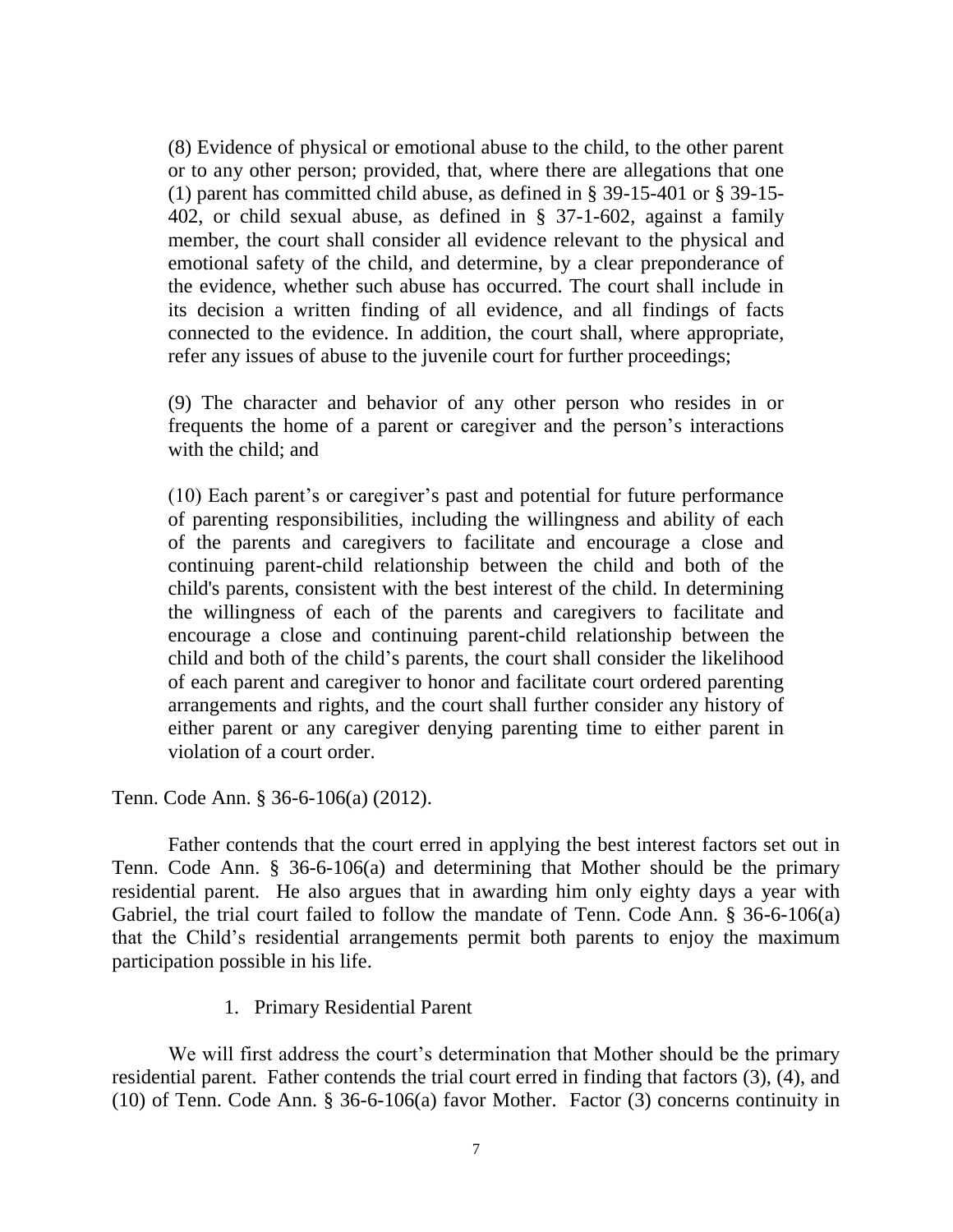the Child"s life. At the time of trial, Gabriel was not quite two years old. The testimony was undisputed that, before Gabriel was born, Father knowingly misled Mother into believing he was going to leave his wife and make a life with Mother and the Child. Ten days following Gabriel's birth, Father packed up his things and moved out of Mother's residence. Mother moved shortly thereafter to Georgia, where she had a house and family nearby. Father remained in Tennessee with his wife and two other children. Father spent time with Gabriel after his birth before Mother moved with Gabriel to Georgia, but Mother has been more of a constant in Gabriel"s life than Father. The evidence does not preponderate against the trial court's finding that factor (3) favors Mother.

Factor (4) concerns the "stability" of the parents' family units. The court found this factor favored Mother because of the stress "the situation" caused to Father"s family. Father's wife testified that she loves Gabriel and treats him as if he were her own when he is in Tennessee visiting Father. However, evidence was introduced that Father"s wife was initially very upset when she learned of Father's infidelity and of Gabriel's existence. Father moved out of the house he was sharing with his wife and two other children while Mother was pregnant with Gabriel, and Father"s wife testified that she experienced "seven months of really hell" in the months leading up to Gabriel"s birth.

Father's other children knew about Gabriel and were permitted to see him after he was born. Before Gabriel was born, there was evidence that the older child suffered anxiety as a result of "the situation." At one point, the older child"s friends became so concerned about her that they called an ambulance to come to her house. Father"s wife was questioned about what led the older child to become so upset, and she responded:

Well, let's see, we were in the situation where someone else is having a baby, there's adult things that she wasn't being told, and I think her anxiety came in from not knowing exactly what was going on up until that point.

Father is correct that there was no testimony that Father"s wife or older children are currently experiencing stress as a result of the situation Father created by having an extramarital affair and child outside of his marriage. However, the trial court had the opportunity to observe the witnesses, which we are unable to do. ""All we can review is the cold printed word and the exhibits."" *Massey-Holt v. Holt*, 255 S.W.3d 603, 607 (Tenn. Ct. App. 2007) (quoting *Deitmen v. Deitmen*, No. 86-30-II, 1986 WL 6057, at \*1 (Tenn. Ct. App. May 29, 1986)). We cannot say, based on the transcript and the evidence presented regarding the stress that existed prior to Gabriel"s birth, that the evidence preponderated against the trial court's finding that Mother's "family unit" is more stable than Father's

The third factor the trial court found favored Mother is factor (10), which considers the parents" past and potential for future performance of parenting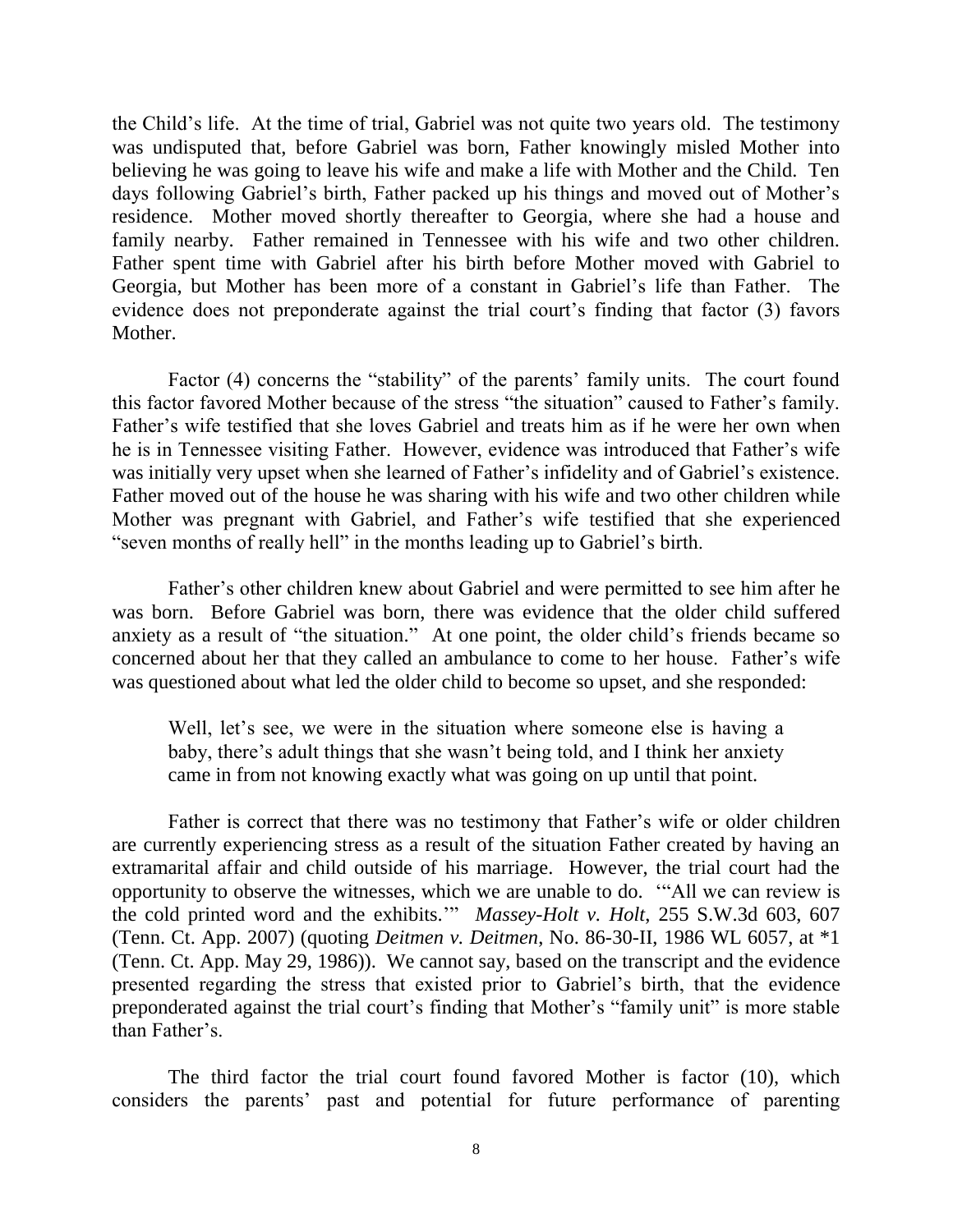responsibilities, including the willingness to facilitate and encourage a relationship between the child and the other parent. Other than a few short periods of time when Mother cut off communication with Father during Gabriel's first year, Mother has kept Father up to date with Gabriel"s progress and has invited him to spend more time with Gabriel. She has regularly met scheduled appointments to use skype or a similar website to allow Father and his other children to see and speak with Gabriel when he is with Mother, and she has, on her own initiative, sent Father numerous photographs of Gabriel so Father can keep up with his development. She has sought to include Father in decisions regarding Gabriel's childcare, and she has invited him to participate in doctor's visits. Mother has consistently invited Father to visit the Child at Mother"s residence. Mother acknowledged that she initially refused to allow Father"s wife to accompany him to her house to see Gabriel, but Father fails to explain why he believes Mother should have permitted Father"s wife to visit the Child or how that limitation precluded him from visiting on his own.

Once Mother relocated to California in 2013, Father chose not to visit Gabriel at all while he was in Mother"s care, despite Mother"s offer to arrange affordable housing for him, and despite the fact that Father has had the right to spend time with Gabriel in California since July 2013, when the magistrate entered her order. The only reason Father flies to California is to transport Gabriel from one house to the other. The record does not reflect that Father has ever gone to California for the sole purpose of visiting Gabriel.<sup>2</sup> Mother, on the other hand, testified that she regularly visited Gabriel in Tennessee when he was with Father because she thinks it is important that Gabriel see her as a constant in his life.

Based on the evidence presented at trial, we do not believe the evidence preponderates against the trial court"s determination that factor (10) favors Mother and that it is in Gabriel"s best interest that Mother be his primary residential parent.

# 2. Parenting Time

 $\overline{a}$ 

The parenting plan attached to the trial court's order provides in Section "A" that Father will have eighty days per year with Gabriel. When reviewing the detailed day-today schedule set forth in section "B," however, it becomes clear that Father will have more than eighty days with Gabriel each year. Before Gabriel begins pre-school, Father will have Gabriel with him in Tennessee for fourteen consecutive days in November, beginning the Wednesday before Thanksgiving; eleven or thirteen consecutive days over the Christmas/New Year holiday<sup>3</sup>; fourteen consecutive days in March; and eight consecutive weeks (fifty-six days) in the summer. Thus, Father will have Gabriel in

 $2^2$ Father testified that he was going to visit Gabriel in California when he turned one year old, but he changed his mind when Mother told him she did not want Father"s wife to come to her house.

<sup>&</sup>lt;sup>3</sup>Mother and Father alternate years of having time with Gabriel for either eleven or thirteen days in December and January.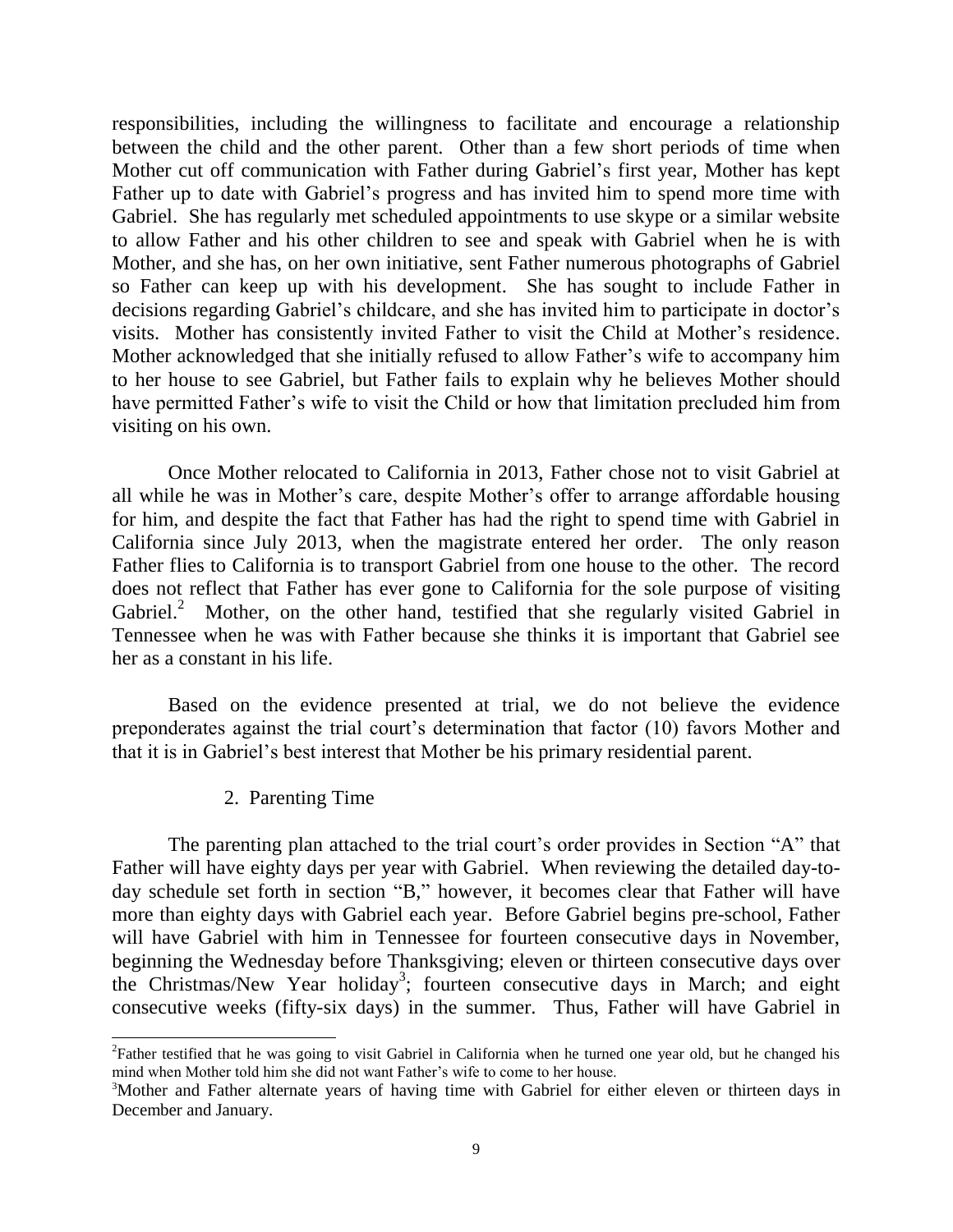Tennessee with him for ninety-five or ninety-seven days until Gabriel begins pre-school. In addition, the parenting plan provides Father the opportunity "to exercise parenting time with [Gabriel] one time per month in February, April, May, September, and October in [California] for a period of up to four (4) consecutive days." Thus, in addition to the ninety-five or ninety-seven days in Tennessee, Father has the option of spending another twenty days with Gabriel in California, for a total of 115 or one 117 days per year.

Once Gabriel begins pre-school, the parenting plan provides Father more time in the summer months and less time during the school year. Father will have Gabriel with him in Tennessee for four days over Thanksgiving in even-numbered years; the entire winter break in odd-numbered years (approximately fifteen days); five consecutive days during spring break; and the entire summer, beginning on the first Friday after school is dismissed until a week prior to the resumption of school in August or September (approximately twelve weeks, which is 84 days). Thus, once Gabriel begins pre-school, Father will have Gabriel with him in Tennessee for either 93 or 104 days, depending on whether it is an even- or odd-numbered year. As is the case before Gabriel starts preschool, Father will also have the option to spend up to twenty days with Gabriel in California after Gabriel begins pre-school.

We recognize that once he begins pre-school, Gabriel is not scheduled to visit Father in Tennessee for over three months in the fall in those years when Gabriel does not come to Tennessee for Thanksgiving. However, the court has awarded Father time with Gabriel in California during the months of September and October of each year.

Mother testified that she has concerns about the negative effects on Gabriel from spending so many hours traveling from California to Tennessee each month. Tennessee Code Annotated section 36-6-106(a) directs the courts to consider the location of the parents' residences when ordering a custody arrangement. Based on the evidence of the lengthy travel time between Mother"s and Father"s homes and on the broad discretion trial courts have in setting residential schedules, we do not believe the trial court abused its discretion here in ordering the residential schedule set forth in the parenting plan attached to the court"s order.

#### B. Child Support

Father raises a few issues with regard to the prospective and retroactive child support the court ordered him to pay. He does not contest his obligation to pay; rather, Father contests the calculation and credit he believes he is entitled to receive based on what he has already paid to Mother thus far. We review the trial court's findings of fact de novo with a presumption of correctness, and we will not disturb the court's findings in the absence of a showing that the evidence preponderates otherwise. TENN. R. APP. P. 13(d); *Smith v. Smith*, 255 S.W.3d 77, 890 (Tenn. Ct. App. 2007). We review questions of law de novo, with no presumption of correctness. *Smith*, 255 S.W.3d at 890.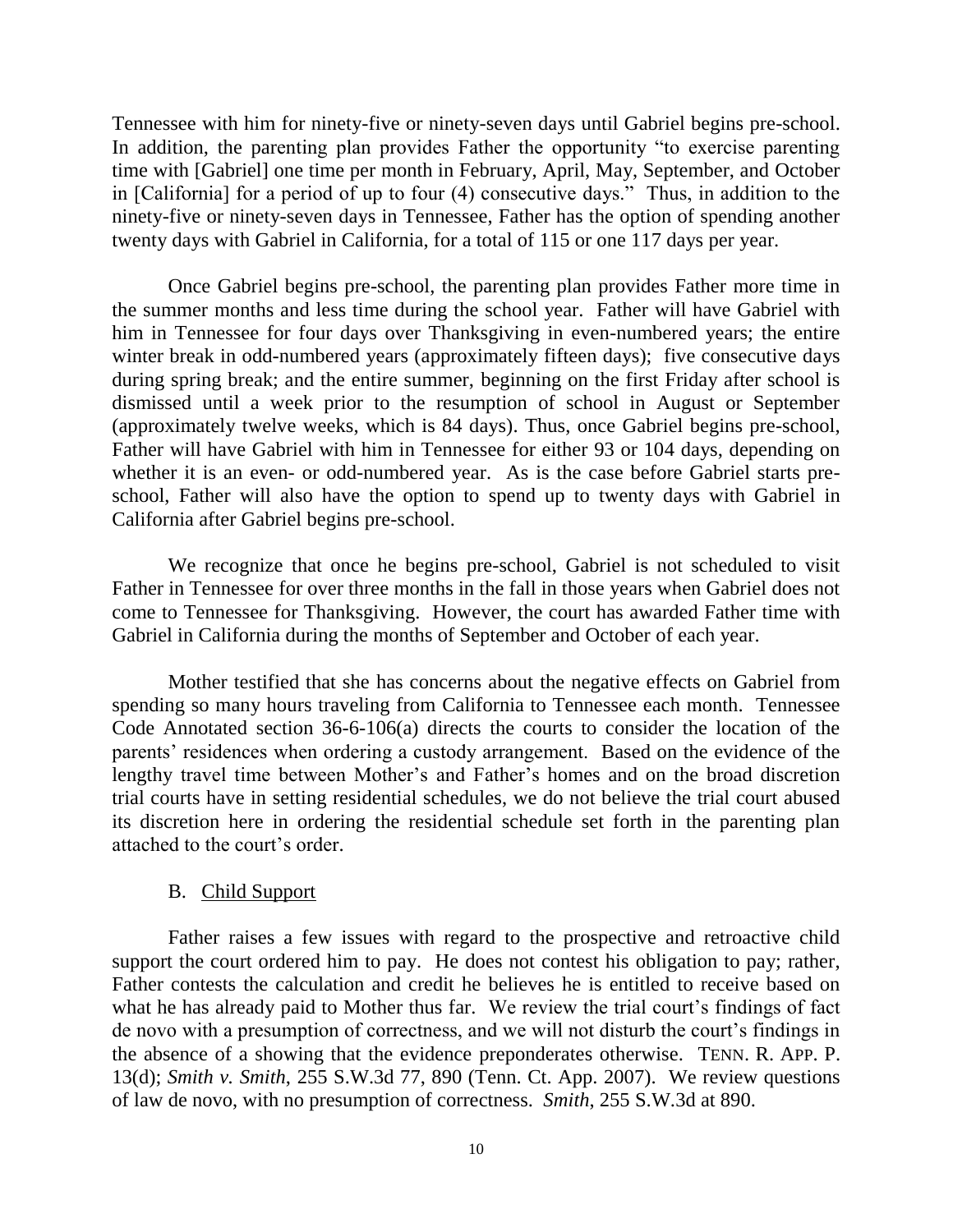The trial court calculated the prospective amount of child support Father owes going forward as well as the arrears Father owes from the date of Gabriel"s birth until April 2014. The court split the arrears calculation into two periods: July 19, 2012, until February 2013 and then February 2013 until April 2014.

Mother is employed by the military. She testified that her monthly income is \$5361.60 and that she receives a housing allowance (BAH) of \$1965 and a food allowance (BAS) of \$242 each month. Added together, these amounts total \$7,568.60 that Mother receives as income per month. The Tennessee child support guidelines specify that "Basic Allowance for Housing (BAH) [and] Basic Allowance for Subsistence (BAS) . . . for service members are considered income for the purposes of determining child support." TENN. COMP. R. & REGS. 1240-2-4-.04(4)(iii). In its order, the court found that Mother"s gross income was \$7326 per month.

# 1. July 19, 2012, until February 2013

The child support worksheet for the period July 19, 2012, until February 2013, listed Mother"s gross income as \$5362. The record does not reflect that Mother received less than the full amount of \$7,568.60 for this period, and Mother does not so contend in her brief. Thus, Father is correct that the trial court erred when it calculated Father"s child support obligation for this period using the number \$5362 as Mother"s monthly income. In addition, the court gave Mother credit for work-related childcare in the amount of \$1,021.25 for this time period. Mother did not testify about any childcare expenses she incurred in this period, however, and Mother did not contend in her brief that she paid any childcare expenses during this period. Thus, the trial court erred in awarding Mother credit for work-related childcare expenses for the period July 19, 2012, until February 2013. Accordingly, we remand this issue to the trial court to recalculate the child support that Father was obligated to pay for the period July 19, 2012, through February 2013. The court shall calculate Father's obligation based on Mother's gross monthly income of \$7,568.60, and no credit shall be given Mother for work-related child support expenses during this period.

# 2. February 2013 until April 2014

The child support worksheet for the period February 2013 until April 2014 that was attached to the court's order listed Mother's gross income as \$7326. Her income should have been listed as \$7,568.60, as discussed above. The parties shared equal parenting time with Gabriel during this period. Father testified that he paid \$40 per day in childcare expenses from August 2013 through April 2014, which testimony was undisputed. The child support guidelines indicate that a parent's childcare expenses "shall be averaged for a monthly amount" for purposes of the child support worksheets. TENN. COMP. R. & REGS.  $1240-2-4-0.04(8)(c)(1)$ . Father asserts that averaging his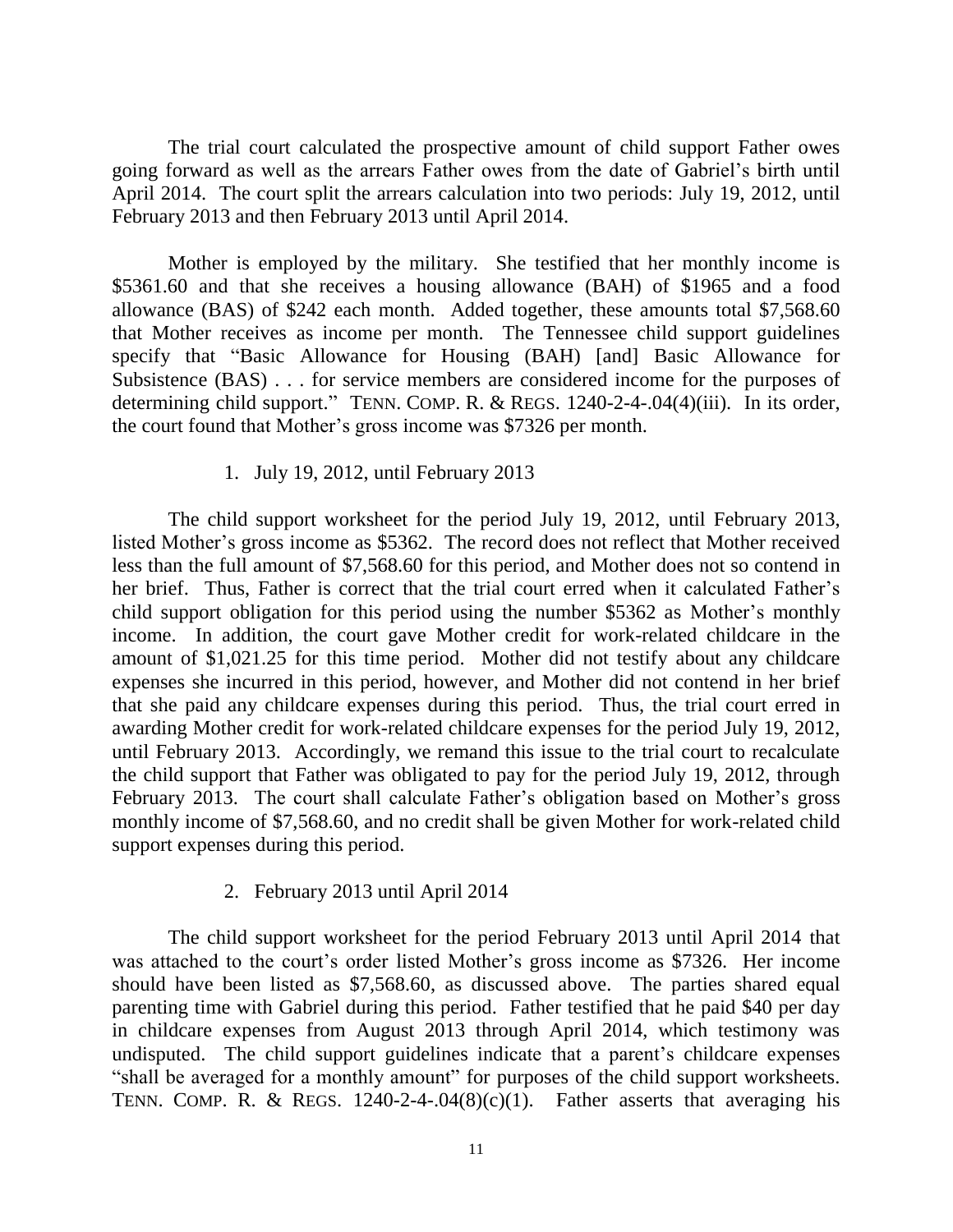childcare expenses over an entire year, he is entitled to a credit of \$360.83 per month for his work-related childcare expenses during this period. Mother does not contest Father's argument in this regard.<sup>4</sup> Thus, the trial court shall recalculate the amount of Father's child support obligation for this period on remand as set forth herein, by increasing Mother's gross income to \$7,568.60 and granting Father work-related childcare expenses of \$360.83 per month.

# 3. April 2014 Forward

The trial court's child support order for the period August 2014 forward included the same error regarding Mother"s gross income. The amount of Mother"s gross income should have been \$7,568.60, not \$7326, as already discussed. Moreover, Father should be awarded an amount for work-related childcare expenses of \$40 per day for the periods in which Father has Gabriel with him in Tennessee. The worksheets for this period reflect that Father has visitation with Gabriel for eighty days per year, which is incorrect. As discussed above, Father will have Gabriel with him in Tennessee for about ninety-six days per year, on average. Thus, the court shall use this number in calculating Father's child support obligation going forward rather than the eighty day number contained in the current schedule.

# 4. Credit to be Awarded Father

 $\overline{a}$ 

Father also takes issue with the amount of credit the trial court awarded him for child support he alleges he has already paid. The court awarded Father a credit of \$6095 to be applied to his balance for arrears. This amount represents \$2400 in child support payments Father paid pursuant to a court order from August 2013 until April 2014 and \$3695 that includes the cost of a crib, stroller/car seat, clothes washer, and rent. Mother does not contest the amount of this credit, but Father alleges he should have been credited an additional \$4980 for child support he paid pursuant to a temporary order issued February 6, 2013, which required Father to pay \$830 per month beginning February 1, 2013. Father asserts he paid this amount each month from February through July 2013, when the magistrate reduced his obligation to \$300 per month beginning August 2013. In her order dated July 12, 2013, the magistrate noted that Father was current with his monthly child support payments of \$830, and Mother acknowledged at trial that Father was current with his court-ordered payments. In the face of this undisputed evidence, we conclude that the trial court erred in failing to credit Father with these payments, which total \$4980.

<sup>&</sup>lt;sup>4</sup>In her brief, Mother states only that the trial court correctly determined the amount of arrears Father owes and that the numbers included in the child support worksheets are correct. She does not challenge the specific arguments Father makes with regard to the determination of Mother"s gross income, Father"s credits, or the determination of work-related childcare expenses.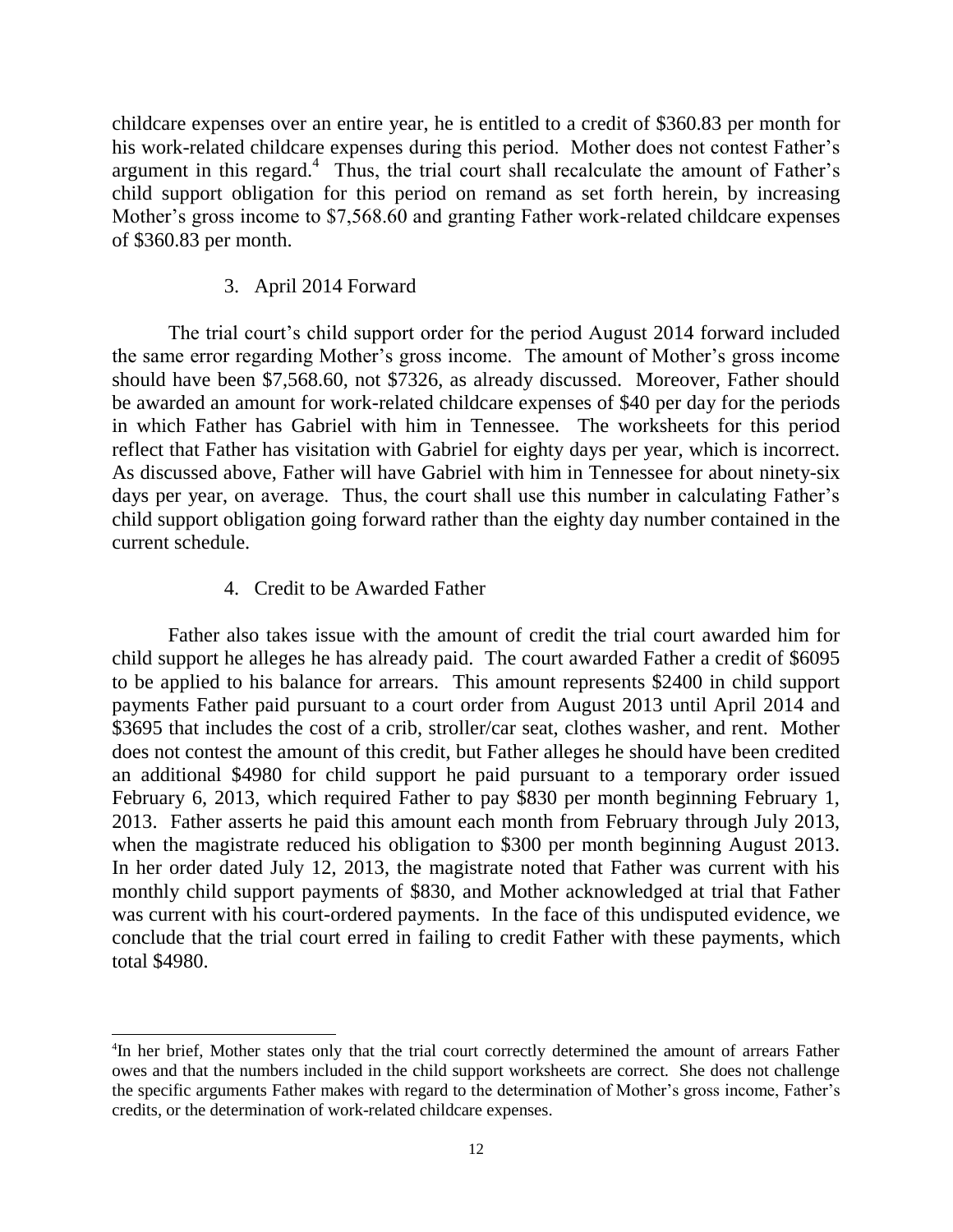Father also asserts he should have been credited with \$1300 for money he gave Mother to cover her rent as well as money he spent on clothing for the Child. Tennessee case law provides that an obligor parent can earn credit against a child support arrearage for "necessaries" the parent provides to a child if those necessaries are not provided by the other parent. The Court of Appeals has explained the rule thusly:

With respect to the "forgiveness of arrearages," it is well settled that noncustodial parents may be given credit against their child support obligation for payments made on behalf of their children if such payments are for necessaries that the custodial parent either failed to provide or refused to provide. *Brownyard v. Brownyard*, 1999 WL 418352 (Tenn. Ct. App. June 22, 1999); *Hartley v. Thompson*, 1995 WL 296202 (Tenn. Ct. App. May 17, 1995); *Oliver v. Oczkowicz*, 1990 WL 64534 (Tenn. Ct. App. May 18, 1990).

*Peychek v. Rutherford*, No. W2003-01805-COA-JV, 2004 WL 1269313, at \*4 (Tenn. Ct. App. June 8, 2004); *accord Estes v. Estes*, No. M2010-01243-COA-R3-CV, 2012 WL 1357550, at \*5-6 (Tenn. Ct. App. Apr. 16, 2012); *Netherton v. Netherton*, No. 01-A-01- 9208-PB00323, 1993 WL 49556, at \*2 (Tenn. Ct. App. Feb. 26, 1993).

Mother does not dispute the trial court's decision to credit Father with a portion of the rent Father paid for Mother and Gabriel. However, Father provides no explanation as to why he should receive additional credit against his child support arrearage for additional rental payments he may have made for Mother and Gabriel. Father"s sparse argument fails to convince us that his rent payments constitute "necessaries" for the Child, as that term has been interpreted and applied by the courts of this State when determining how much, if any, credit should be applied toward an obligor parent's child support arrearage. We will not disturb the trial court's decision to credit Father's arrearage in the amount of \$1750 he paid for rent because Mother did not contest this credit, but we will not award Father an additional credit for other rent money he may have paid. With regard to clothes Father may have purchased for Gabriel, he merely speculated when testifying about the amount he spent; he was not certain of the amounts he may have spent. Father"s proof was insufficient to justify additional credit.

In sum, when the trial court recalculates Father's arrearage on remand, the court shall credit Father with \$4980 in addition to the \$6095 it initially calculated, for a grand total credit of \$11,075. This amount shall be credited towards the arrearage Father owes for child support. To the extent the credit is more than the arrearage, the court shall credit Father with any overage to be applied to his prospective child support obligations.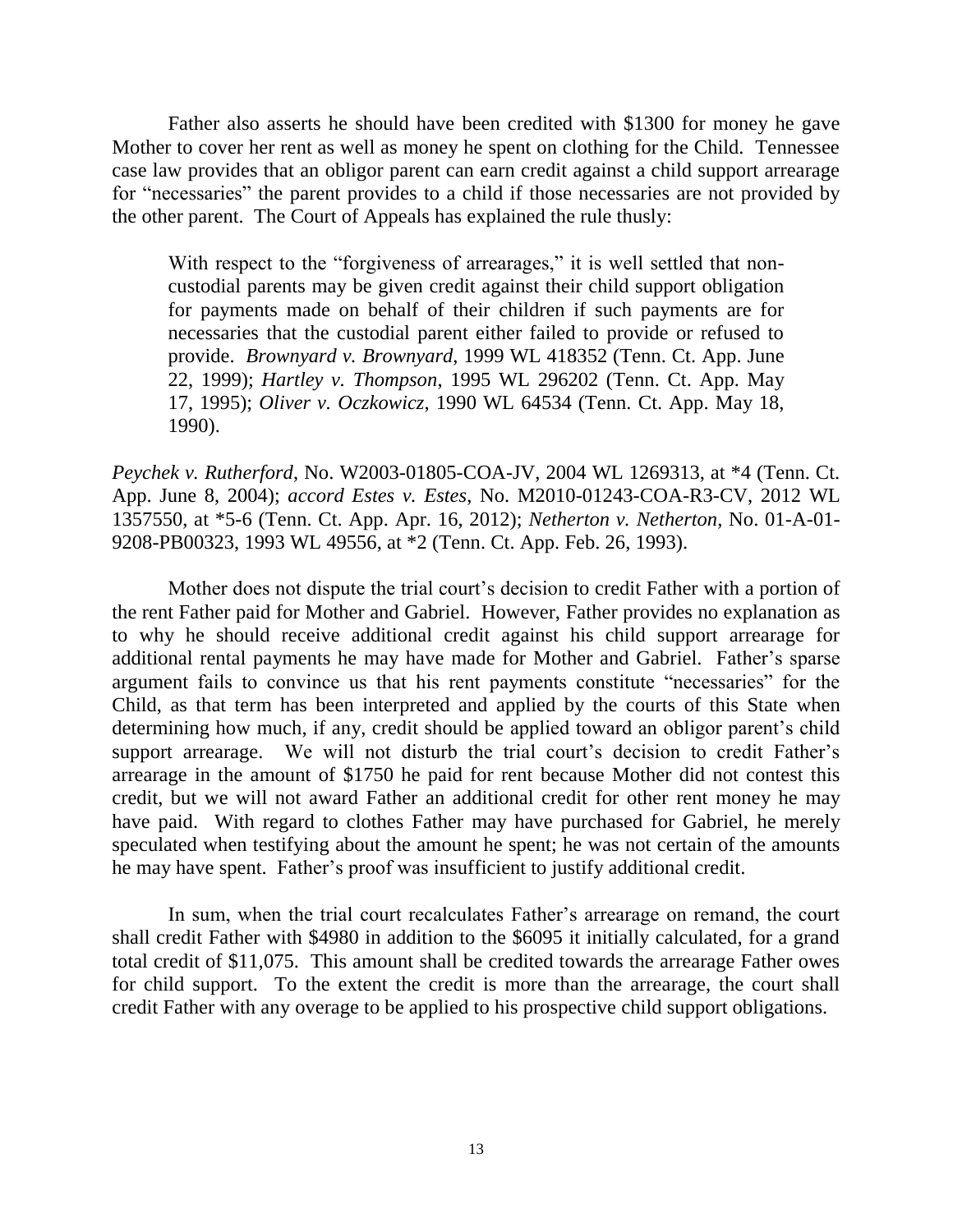### C. Trial Court"s Independent Findings

Father's final argument on appeal is that the trial court failed to make independent findings of fact to support its conclusions. The basis for Father"s argument is that the court asked each side to submit proposed findings of fact at the conclusion of the trial and that the court "merely accepted the proposed findings contained in the order submitted by counsel for Mother."

Contrary to Father"s depiction, the trial court judge was very involved with the trial of this case, interjecting during different witnesses" testimony to ask questions and clarify issues. Father primarily contends the court failed to give him credit for child support that he has already paid, but we have corrected that herein to the extent such credits are supported by the proof. Contrary to Father"s contention, the trial court addressed each of the best interest factors to determine which party should be named the primary residential parent, and it provided reasons, that are supported in the record, for determining which factors favored Mother. As our Supreme Court has stated, "it is permissible for the trial court to authorize counsel to prepare and to submit a proposed order for the court's consideration." *Smith v. UHS of Lakeside, Inc.*, 439 S.W.3d 303, 312 (Tenn. 2014).

The court did not indicate which way it was planning to rule at the end of the trial when it asked the parties to submit proposed findings of fact. Moreover, the record does not contain the proposed findings submitted by each of the parties. We do not know, therefore, how much of Mother"s proposed findings the court included in its order. We do know, however, that the material findings the court included in its order that provide a basis for its conclusions of law are supported by the record. Father has not shown how, if at all, the trial court failed to exercise its own independent judgment in this case. Accordingly, Father cannot prevail on this argument.

# D. Attorney's Fees

Mother seeks an award of her attorney"s fees for having to defend this appeal. Mother gives no statutory or other basis for requesting an award of her fees. This Court has discretion to award a prevailing party attorney's fees on appeal in cases involving a child"s custody and/or enforcement of a child support order. Tenn. Code Ann. § 36-5- 103(c); *see In re Ra'Niyah T.*, W2014-00680-COA-R3-JV, 2014 WL 4384702, at \*15 (Tenn. Ct. App. Sept. 5, 2014) (holding that only the prevailing party is entitled to recover attorney"s fees pursuant to this statute). Both Mother and Father prevailed on different issues in this appeal. Neither party, therefore, is entitled to an award of fees in this case.